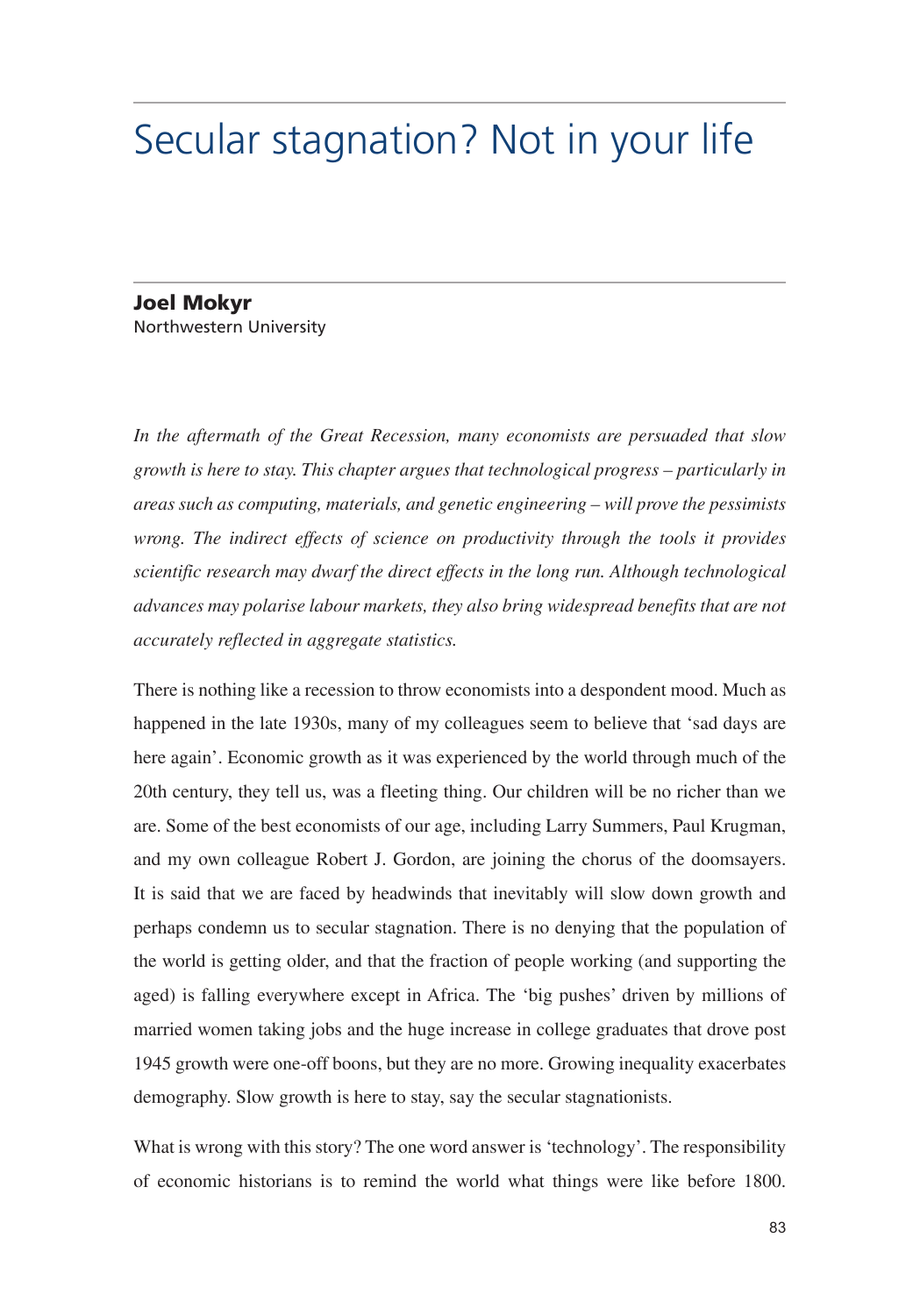Growth was imperceptibly slow, and the vast bulk of the population was so poor that any disruption in food supply caused by a harvest failure could kill millions. Almost half the babies born died before reaching the age of five, and those who made it to adulthood were often stunted, ill, and illiterate. What changed this world was growth driven by technological progress. Starting in the late 18th century, innovations and advances in what was then called 'the useful arts' slowly began improving life, first in Britain, then in the rest of Europe, and eventually in much of the rest of the world. The story has been told many times over, but as Nobelist Robert Lucas once wrote, once you start thinking about it, it's hard to think of anything else.

Why did it all happen? In brief: science advanced. The exact interaction between science and technology is a subtle and complex one, time-variant, and culture-specific. There can be little doubt that technology can advance without a good scientific understanding of why techniques work the way they do, but such progress was halting and slow, and inevitably ran into diminishing returns and fizzled out. After 1750 the epistemic base of technology slowly began to expand. Not only did new products and techniques emerge; it became better understood why and how the old ones worked, and thus they could be refined, debugged, improved, combined with others in novel ways and adapted to new uses. In short: scientific progress led to productivity growth and a sharp increase in economic welfare from the mid-19th century on (Mokyr 2002). It was a protracted process, because many of the natural processes were complex and often contained technical problems that defied solution for a long time. But between 1780 and 1914, huge advances were made in the understanding of how to make steel, what makes us sick, what fertilizers to use, how to make artificial substances and materials, and how to convert heat into motion (that is, use engines) – to name but a few.

The important thing to remember is that the relationship was a two-way street. One of the reasons science advanced so rapidly is that technology itself provided the tools and instruments that allowed 'natural philosophers' (as they were known during the Scientific Revolution) to study the physical world. The most famous of those was the telescope, used by Galileo to study the stars – and astronomy would never be the same. A less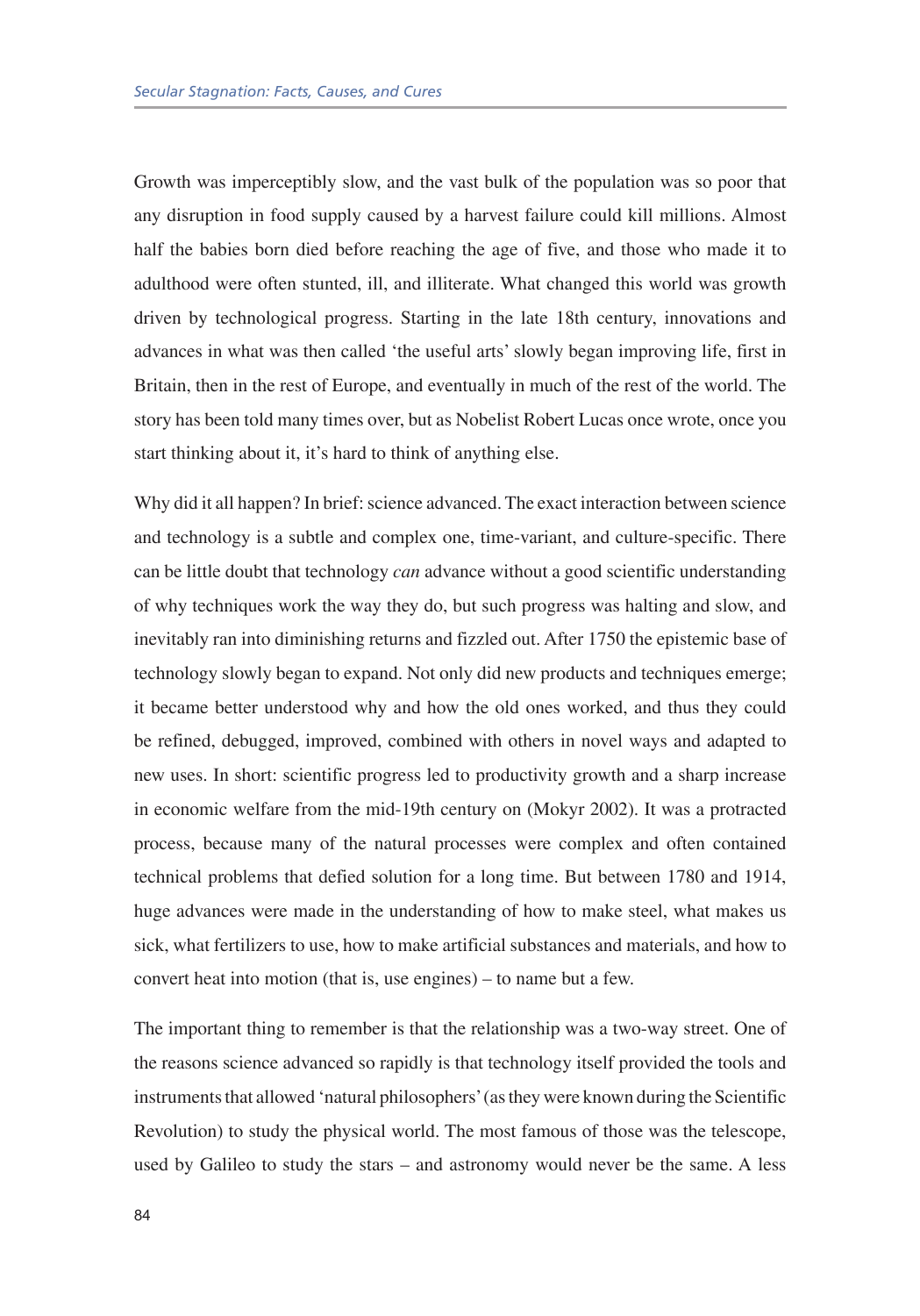hackneyed but technologically more significant example is the barometer; invented by a student of Galileo's named Evangelista Torricelli in 1643, it showed the existence of atmospheric pressure. At about the same time, European instrument builders perfected the vacuum pump, showing that, *contra* Aristotle, a vacuum was indeed possible. Those two scientific insights, as much as anything, spurred the development of the first steam engines early in the 18th century (known appropriately as *atmospheric* engines). In 1800 another Italian named Volta invented the 'pile' – the first battery ever made. In its first decades, this contraption served primarily as a tool for chemical research, allowing chemists to map out the newly discovered world of elements and compounds, which unleashed the chemical industries of the 19th century. Or take the improved microscopes developed in the first half of the 19th century. Advances in optics made it possible to eliminate what was known as spherical aberration and thus to get greatly improved image resolution. Would the germ theory of disease and the subsequent revolution in medical technology have occurred without improved microscopes? In that fashion, technology pulled itself up by its bootstraps: an invention in one area allowed scientific progress to occur and thus created technological progress in what could be quite another field.

Compared to the tools we have today for scientific research, those of Galileo and Pasteur look like stone-age tools. Yes, we build far better microscopes and telescopes and barometers today, but digitalisation has penetrated every aspect of science. It has led to the re-invention of invention. It is not just 'IT' or 'communications'. Huge searchable databanks, quantum chemistry simulation, and highly complex statistical analysis are only some of the tools that the digital age places at science's disposal. Digital technology is everywhere, from molecular genetics to nanoscience to research in medieval poetry. Quantum computers, still quite experimental, promise to increase this power by orders of magnitude. In much recent writings, the importance of ICT on output and productivity has been stressed, and it is clearly of great importance. What needs to be kept in mind, however, is that the *indirect* effects of science on productivity through the tools it provides scientific research may, in the long run, dwarf the direct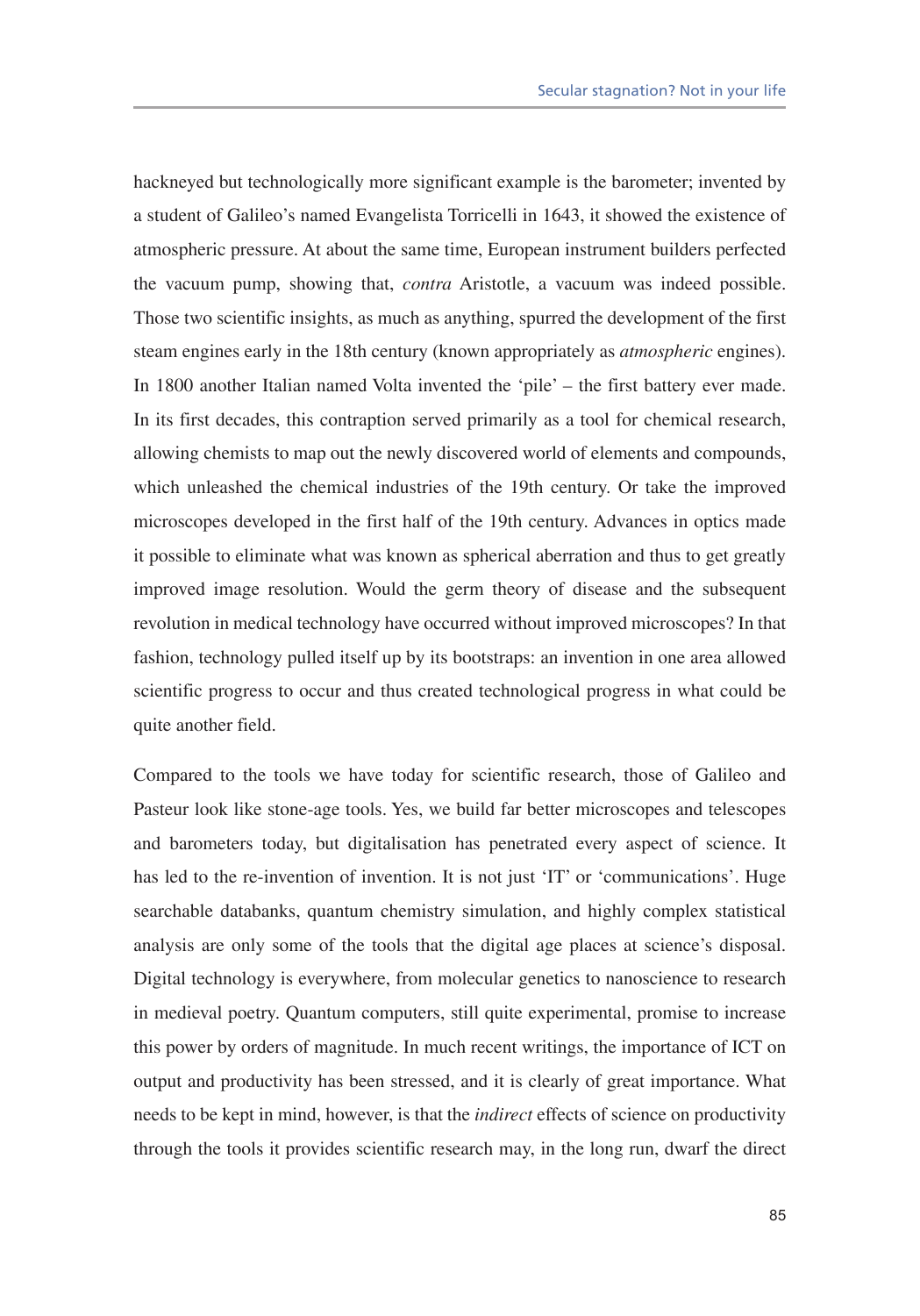effects. A striking example is the growing use of high-powered computers and radically new software in material science.

Materials are the core of our production. The terms Bronze Ages and Iron Age signify their importance; the great era of technological progress between 1870 and 1914 was wholly dependent on cheap and ever-better steel. In many ways, core-materials can be viewed as general-purpose technologies made famous by Bresnahan's and Trajtenberg's (1995) seminal paper on the topic. But what is happening to materials now is nothing short of a sea change, with new resins, ceramics, and entirely new solids designed in *silico*, being developed at the nano-technological level. These promise the development of materials nature never dreamed of and that deliver custom-ordered properties in terms of hardness, resilience, elasticity, and so on. Graphene, the new super-thin wonder material, is another substance that promises to revolutionise production in many lines. The new research tools in material science have revolutionised research. Historically, progress in material science had been always the result of tedious and inefficient 'trial and error' or highly uncertain serendipity. The classic example is William Perkin's discovery of aniline purple in 1856 and Henry Bessemer's invention of the eponymous steel-making process the same year. Compare those with the situation today: researchers can now can simulate *in silico* the quantum equations that define the properties of materials, using high-throughput super-computers, and experiment with materials having pre-specified properties.

But not all research tools depend wholly on computational capacity. Of perhaps even more revolutionary importance is the powerful technology developed by Stanley Cohen and Herbert Boyer in the early 1970s, in which they succeeded in creating transgenic organisms through the use of micro-organisms. Genetic selection is an old technology; nature never intended to create poodles. But genetic engineering is to artificial selection what a laser-driven fine-tuned surgical instrument is to a meat axe. The potential economic significance of genetic engineering is simply staggering, as it completely changes the relationship between humans and all other species on the planet. Ever since the emergence of agriculture and husbandry, people have 'played God' and changed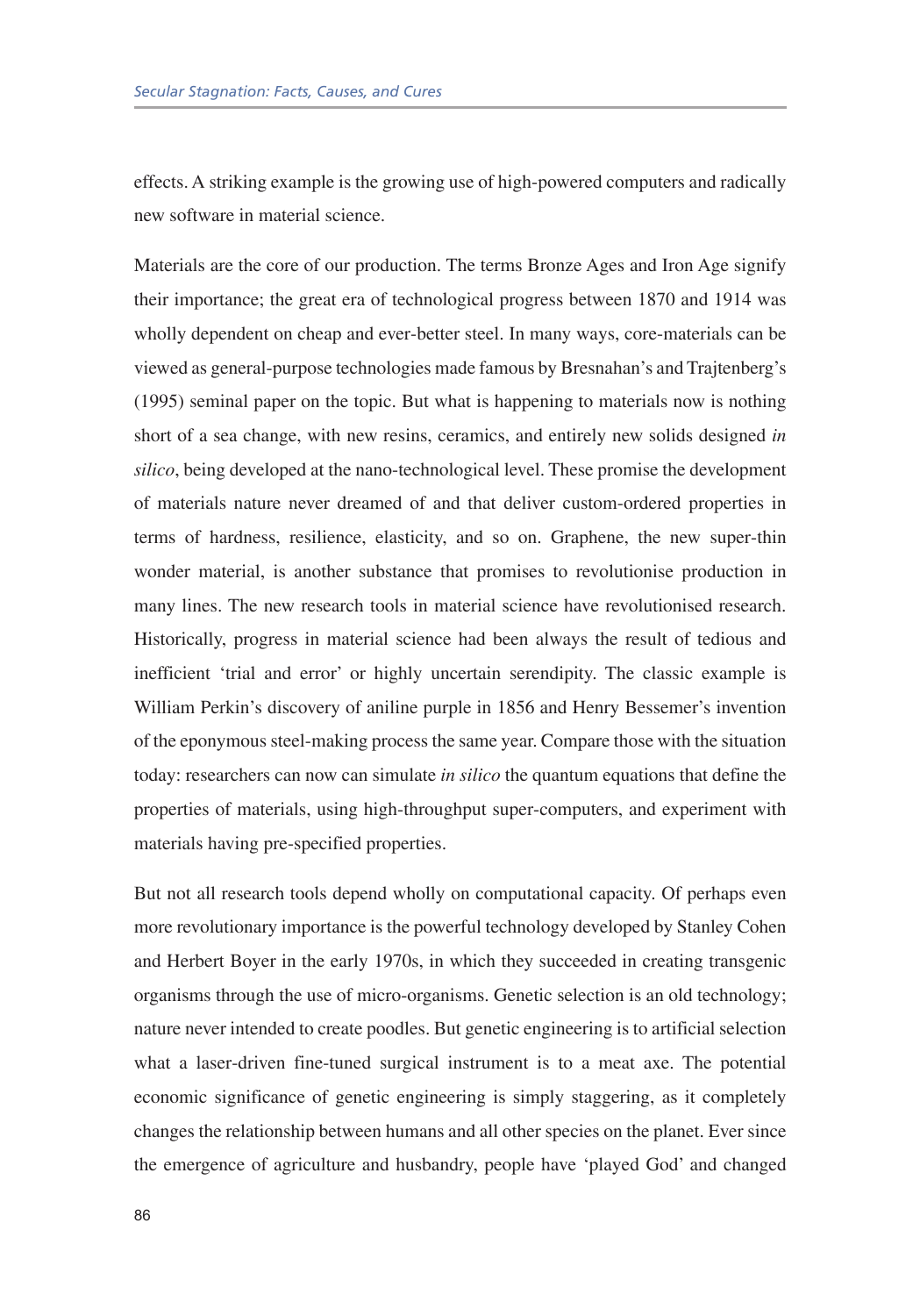their biological and topographical environment, creating new phenotypes in plants and animals. Genetic engineering means we are just far better at it.

Not all of it will be net progress; much of it is needed to offset the unanticipated costs of previous technological advances, most obviously climate change. But the advance can be seen in less expected areas. In the first half of the 20th century, a vicious fungus imported unintentionally from the Far East wiped out practically the entire population of American chestnuts (around four billion trees). Recent work has transplanted a gene that carries immunity from the by-products produced by the fungus (from wheat genes) into the somatic cells of chestnut trees, and these transgenic trees promise to be immune and may lead to the resurrection of a once-proud American icon and reverse one of the worst ecological disasters that ever befell North America (Rosen 2013).

As science moves into new areas and solves issues that were not even imagined to be solvable, there are inventors, engineers, and entrepreneurs waiting in the wings to use the new knowledge and design new gizmos and processes based on it that mostly will continue to improve our lives. The interplay between science and technology creates a self-reinforcing or 'auto-catalytic' process that seems unbounded.

Speculation on what the new technologies will look like is rife. Robots and the artificial intelligence are front and centre in this debate, at once wished-for (who likes making beds?) and feared as job-killers. ICT remains an area in which we have not seen the half of it, with the much-heralded 'internet of things' touted as the next breakthrough. But perhaps the most unexpected advances may come from less glamorous corners. Combine the new materials mentioned above with three-dimensional 'printing' and you have mass-customisation, a truly revolutionary concept in the history of manufacturing the like of which was not seen since the Industrial Revolution. 'Nanobombs' that physically penetrate bacterial and other cell membranes are the next weapon in mankind's neverending war on microbes and possibly cancer. An area of progress few anticipated a decade ago is the use of ICT in the utilisation rate of fixed assets such as real estate and cars, as well as human capital. Enterprises such as Airbnb, Uber, Lyft and others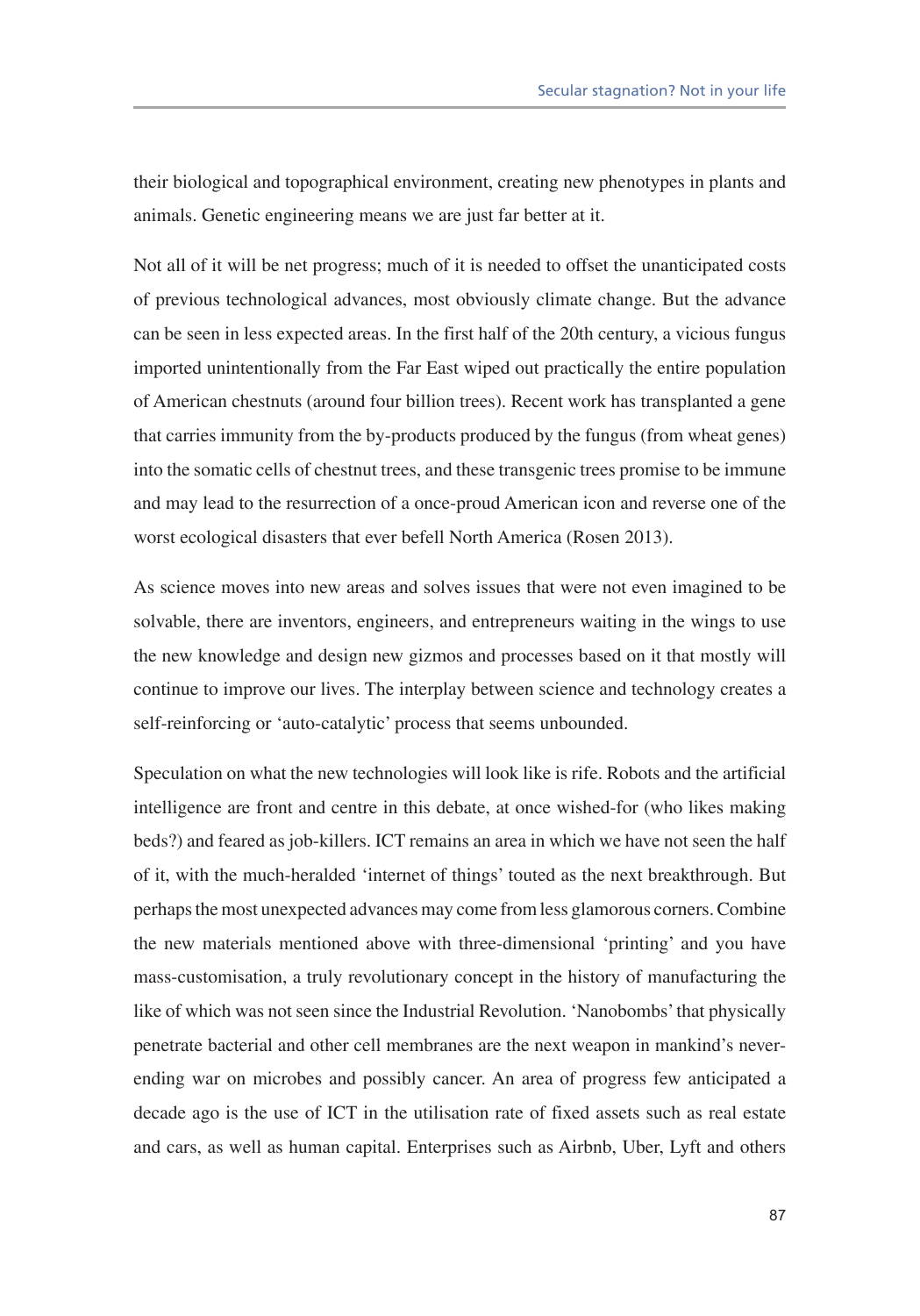are creating rental markets for assets that were previously lying idle much of the time. Many of these breakthroughs are not 'on the horizon' – they are here. The economy may be facing some headwinds, but the technological tailwind is more like a tornado.

So, if everything is so good, why is everything so bad? Why the gloominess of my colleagues? Part of the story is that economists are trained to look at aggregate statistics like GDP per capita and its derivatives such as factor productivity. These measures were designed for a steel-and-wheat economy, not one in which information and data are the most dynamic sector. Many of the new goods and services are expensive to design, but once they work, they can be copied at very low or zero costs. That means they tend to contribute little to measured output even if their impact on consumer welfare is very large. Dealing with altogether new goods and services was not what these numbers were designed for, despite the heroic efforts by BLS statisticians. The aggregative statistics miss much of what is interesting.

Another characteristic of many of these goods is the 'dumbing-down' of the user; the ingenuity in a piece of modern technology such as a smartphone is fully frontloaded. A few thousand highly skilled and creative hardware engineers and a few tens of thousand software and application writers design it with incredible technical sophistication, so that hundreds of millions can use it without any. For that reason, there are few jobs in the high-technology sector, but those that are there pay well. Modern technology often leads to winner-take-all outcomes, and the inequality implications in terms of income  $-$  though *not* in terms of access to the good itself  $-$  are worrisome. What we gain as consumers, citizens, viewers and patients we may lose as workers. The demand for labour 'hollows out' and the demand for medium-skilled labour declines unless and until new jobs are created to absorb those replaced by automatons and robots.

It is impossible to know if such jobs will be created at a sufficient pace. Our own time has created occupations that may have sounded incomprehensible or grotesque to our grandparents, from cybersecurity experts to video-game designers to canine psychiatrists. If the past is any guide, the future holds occupations that will look just